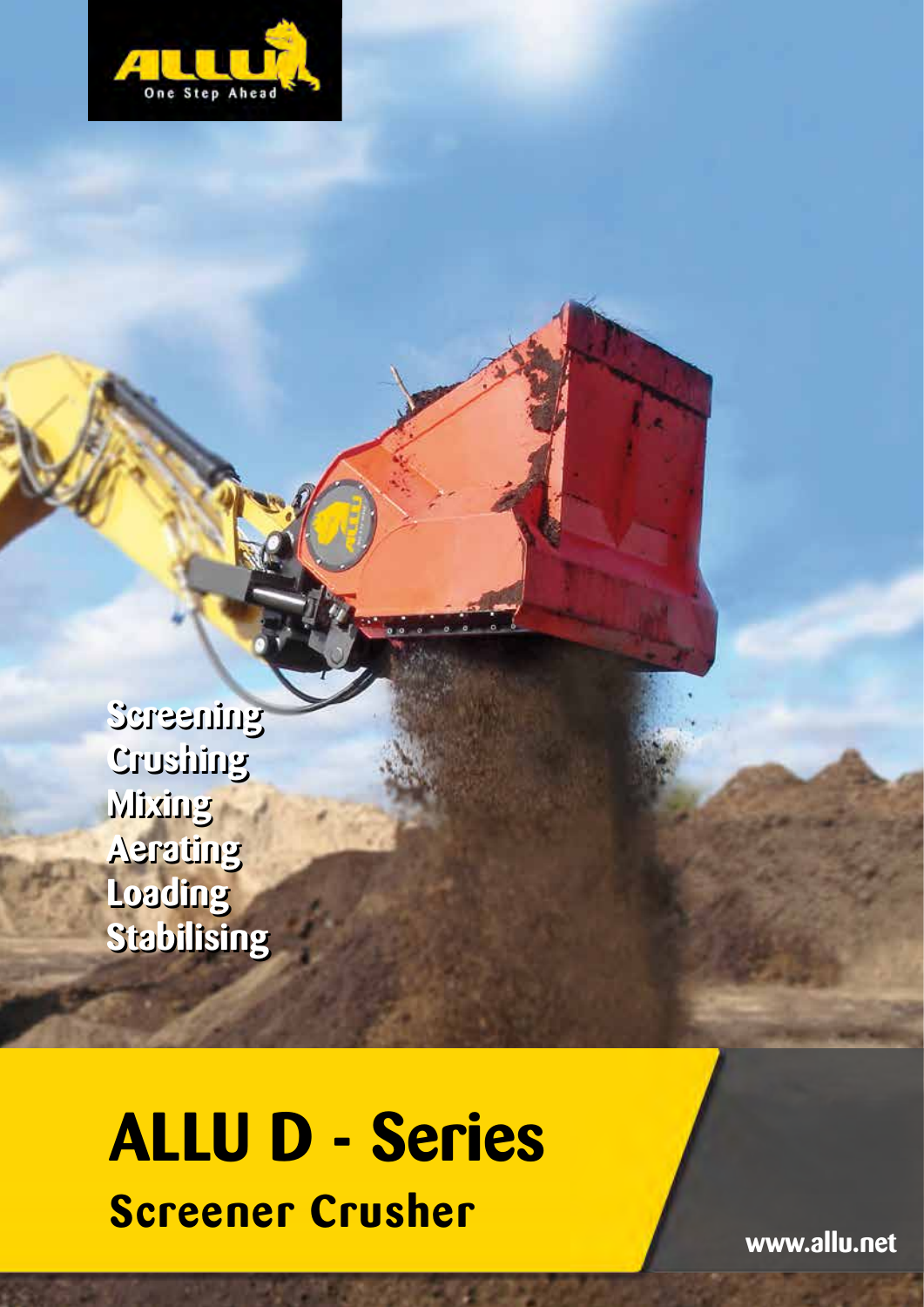

# *ALLU Attachments - at your service!*

**The quality tools for your job site**

If your job requires fine fragment size, high crushing power, maybe your job site is located on a narrow road or a rough terrain where big stationary machines are unable to go, your choice is the ALLU D -series. The ALLU attachments are know for their reliability and superior quality.

The ALLU D -Series attachments are designed to perform cost-effectively on demanding job sites and materials so you can work faster and improve profitability.

The ALLU D -series includes a versatile selection of tools to process different materials, such as **topsoil, compost, peat, waste soil, glass, demolition waste** etc.

# *Hundreds of ALLU applications worldwide*

**Screening** 



Pipeline padding/back filling Screening top soil Screening and loading peat



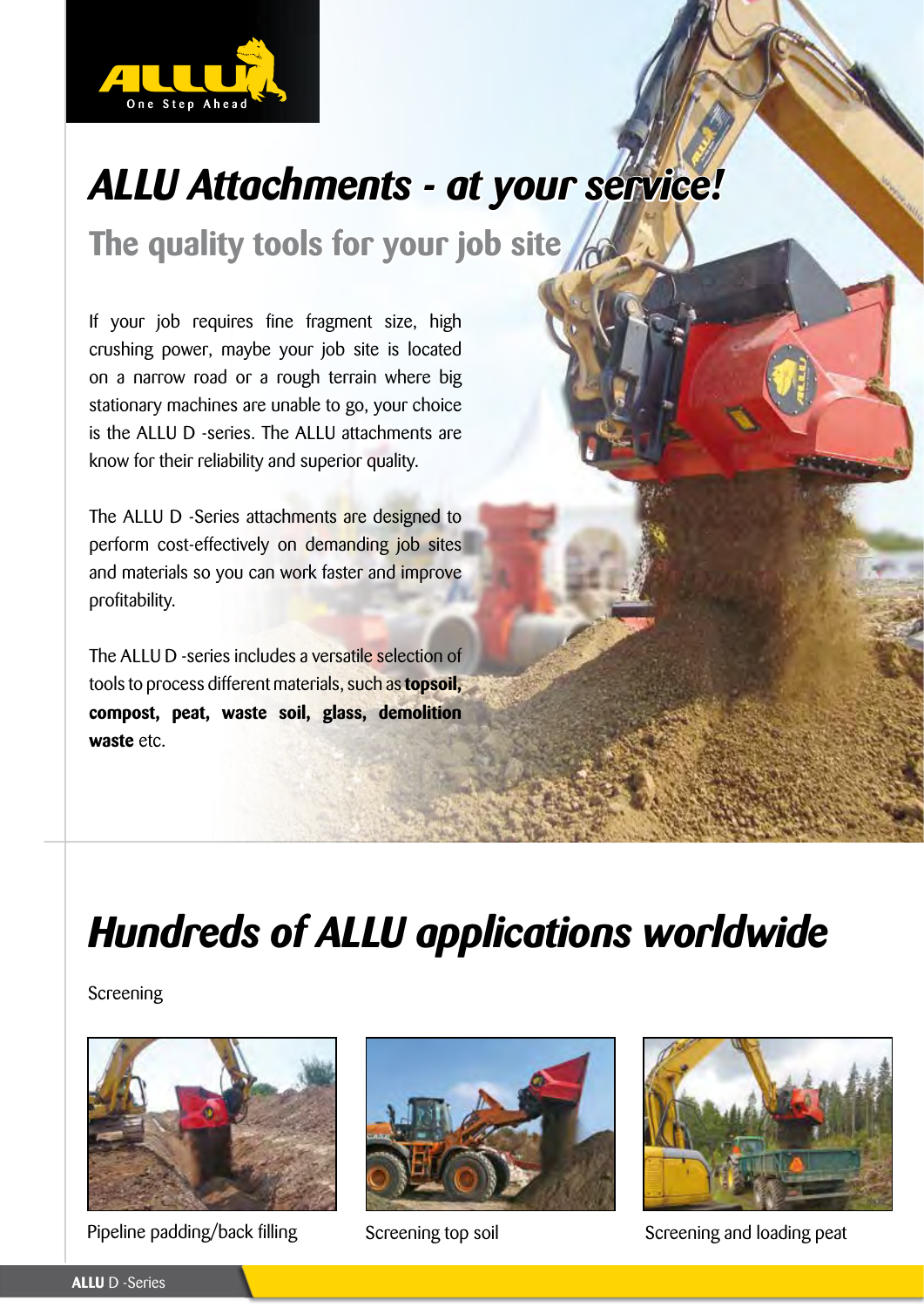## **Crushing**



Crushing glass



Crushing bricks / black top asphalt



Crushing demolition waste

## **Mixing**



Mixing sand and clay

**Stabilising**





Mixing top soil and sand Mixing sludge and bark



Stabilising foundation layers Stabilising clay Stabilising Stabilising soil with lime





## **Aerating**



Aerating sludge compost



compost



Aerating contaminated soil Aerating biowaste compost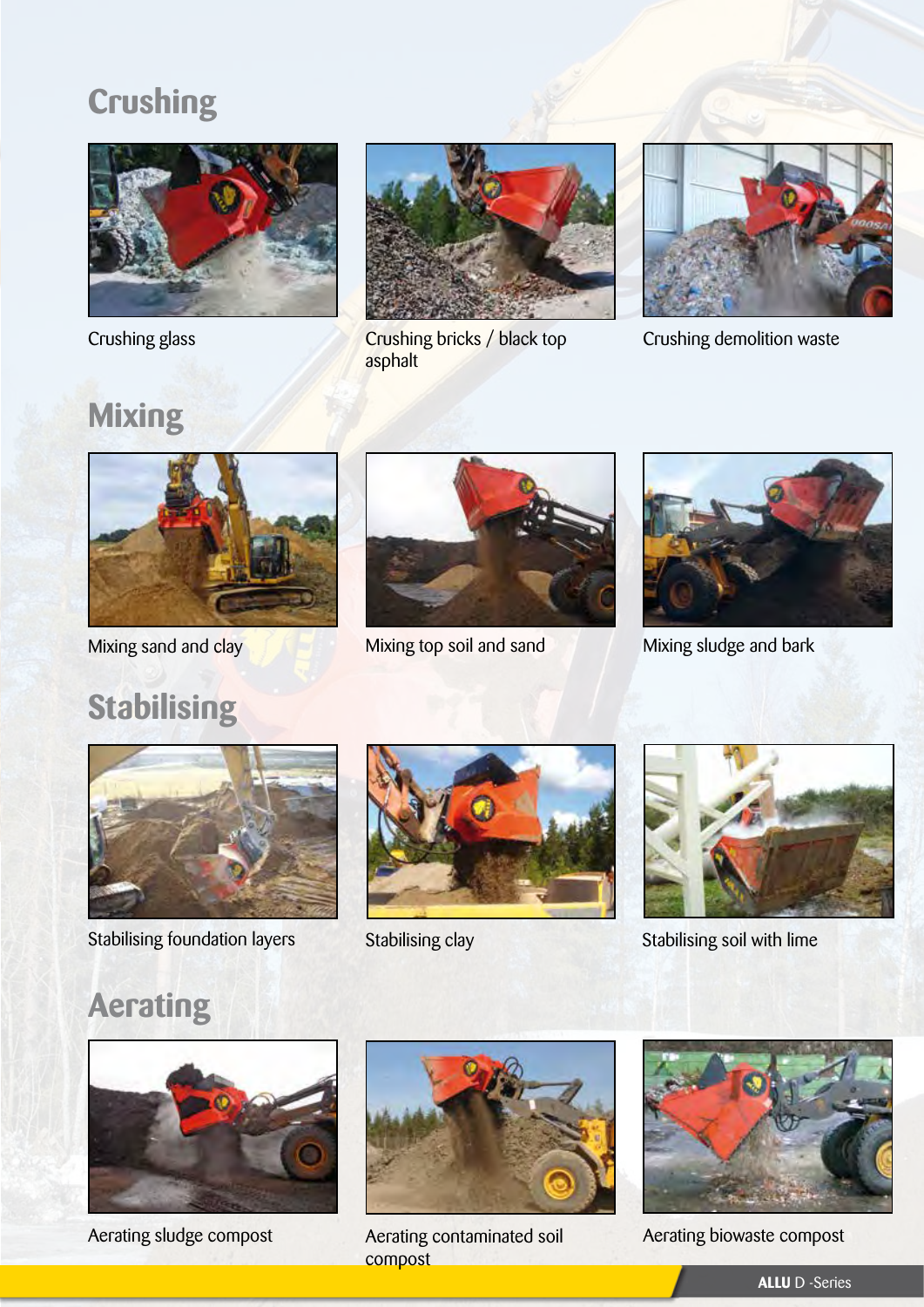

# *Unique ALLU Features*

- **» High production even with wet materials**
- **» Easy to control by tilting the bucket**
- **» Produces homogenous end product.**
- **» Fenders protect bearings against dust**
- **» No nuts and bolts in the material flow**
- **» Changeable blades**
- **» Service hatches behind the machine**

# **IF 22**

# *Complete ALLU D -Series New models*



## *DN and DNS: Basic*

- For excavators from 10 to 28 tonnes
- For wheel loaders from 5 to 14 tonnes
- Economic choice for basic applications

## *DS and DSB: Strong*

- For excavators from 16 to 35 tonnes
- For wheel loaders from 8 to 22 tonnes
- Medium heavy and heavy applications

## *DH and DHB: Heavy Duty*

- For excavators from 18 to 45 tonnes
- For wheel loaders from 8 to 30 tonnes
- Heavy duty and extra heavy duty applications

**Screening and Crushing 40 and 60 mm Drum** • changeable blades

**Stabilising, mixing, aerating and crushing X75 and X100 Drum**

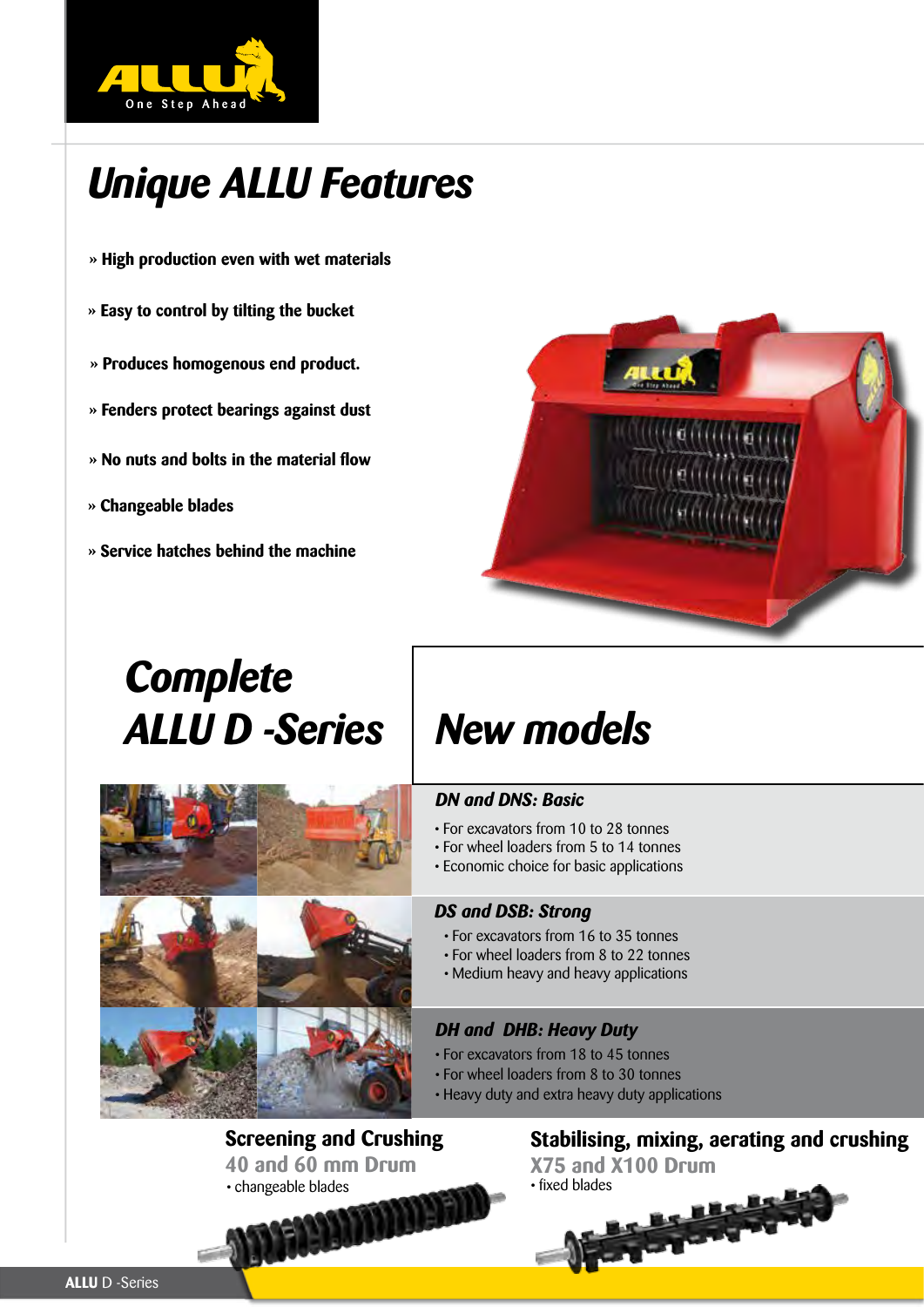

- **» Bolt on mounting plate**
- **» Built in power adjustment valve**
- **» Can be mounted as face shovel or backhoe**
- **» Rigid frame design and strong power transmission**
- **» Lubrication grease inside the chain boxes ensure long transmission life time**
- **» High torque power transmission ensures powerful start-up and rotation**
- **» 30 % bigger volume with extra sides**
- **» Screens material with one start-up without any back and forth rotation**

## **- Screening and Crushing Drums** -

|            | $40/60$ mm | X75/X100 | 15/25 mm Small | 15/25 mm Big<br>diameter |                                     |
|------------|------------|----------|----------------|--------------------------|-------------------------------------|
|            |            |          |                |                          | <b>Power</b><br><b>Transmission</b> |
| <b>DN</b>  |            |          |                |                          | <b>Single</b>                       |
| <b>DNS</b> |            |          |                |                          | <b>Single</b>                       |
| <b>DS</b>  |            |          |                |                          | <b>Single</b>                       |
| <b>DSB</b> |            |          |                |                          | Twin                                |
| <b>DH</b>  |            |          |                |                          | <b>Twin</b>                         |
| <b>DHB</b> |            |          |                |                          | <b>Twin</b>                         |

## **Fine Screening**

**DiDS Drum (small diameter)**<br>
• four point star screening drum

aaaaaaa

**Fine Screening DiDB Drum (big diameter)** • five point star screening drum

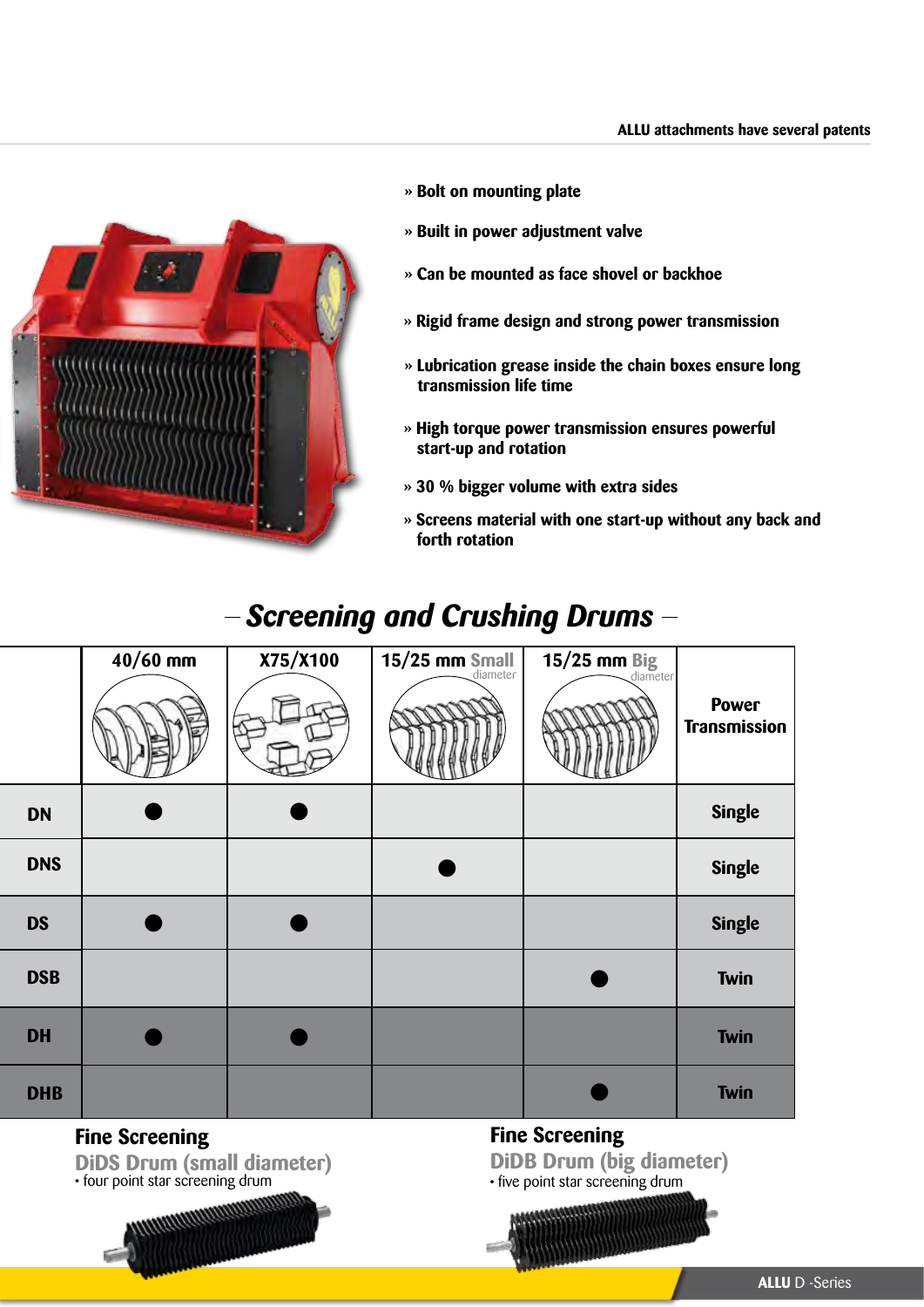

# *ALLU Screener Crusher Attachment*

| Recommended minimum<br>Recommended minimum<br>weight for Wheel loader<br>Blades / machine<br>Weight<br>weight for Excavator<br><b>Volume</b><br>Max hydr.<br>water/heap Screening<br>60 mm<br>Hydr. oil<br>power<br>$40$ mm<br>$60 \text{ mm}$<br><b>Measurements</b><br>1,9 tn/ $m3$<br><b>ISO/SAE</b><br>$0.9 \text{ th/m}^3$<br>1.9 tn/ $m^3$<br>$0.9 \text{ th/m}^3$<br>flow<br>cont./ peak<br>$H \times W \times L$<br>drums<br>drums<br>drums<br>area<br>1/min<br>Model<br>$t$ (min.)<br>$t$ (min.)<br>$t$ (min.)<br>m <sup>3</sup><br>m <sup>2</sup><br>kW<br>$t$ (min.)<br>kg<br>cm<br><b>pcs</b><br><b>DCS</b><br>10 - 45 t EXCAVATORS & 4 - 30 t WHEEL LOADERS & BACKHOE LOADERS<br><b>Basic</b><br><b>DN 2-09</b><br>0,5/0,6<br>45/60<br>20<br>111 x 128 x 125<br>940<br>10<br>14<br>$\overline{\mathbf{4}}$<br>6<br>0,5<br>70-120<br>28<br>8<br>0,6/0,7<br>45/60<br>28<br><b>DN 2-12</b><br>12<br>16<br>6<br>0,6<br>70-120<br>40<br>111 x 128 x 151<br>1070<br>0,9/1,0<br>45/60<br>15<br><b>DN 2-17</b><br>20<br>$\overline{7}$<br>10<br>0,9<br>70-120<br>44<br>111 x 128 x 205<br>1330<br>60<br>0,7/0,8<br>45/60<br><b>DN 3-09</b><br>12<br>16<br>6<br>8<br>70-120<br>30<br>1150<br>0,7<br>42<br>136 x 140 x 125<br>1,0/1,2<br>70/110<br><b>DN 3-12</b><br>20<br>$\overline{7}$<br>10<br>0,9<br>42<br>1330<br>16<br>95-160<br>60<br>136 x 140 x 151<br>9<br>1,3/1,5<br>20<br>24<br>13<br>1,4<br>70/110<br>90<br>66<br><b>DN 3-17</b><br>95-160<br>136 x 140 x 205<br>1660<br><b>Strong</b><br>1,0/1,2<br>0,9<br>70/110<br>42<br>DS 3-12<br>16<br>22<br>8<br>11<br>95-160<br>144 x 151 x 161<br>1620<br>60<br>1,3/1,5<br>70/110<br>9<br>14<br>1,4<br>66<br>DS 3-17<br>20<br>25<br>95-160<br>90<br>144 x 151 x 215<br>1990<br><b>DS 3-23</b><br>1,7/2,0<br>70/110<br>24<br>32<br>12<br>17<br>120-200<br>90<br>144 x 151 x 269<br>2360<br>1,7<br>126<br>1,2/1,4<br>70/110<br>1940<br><b>DS 4-12</b><br>20<br>25<br>10<br>13<br>1,2<br>95-160<br>80<br>56<br>169 x 175 x 161<br>1,8/2,1<br>70/110<br>88<br>DS 4-17<br>32<br>12<br>18<br>1,7<br>120<br>169 x 175 x 215<br>2400<br>24<br>120-200<br>30<br>14<br>22<br>2,3/2,7<br>2,3<br>70/110<br><b>DS 4-23</b><br><b>NOTE 5</b><br>120-200<br>168<br>120<br>169 x 175 x 269<br>2930<br><b>Heavy</b><br>1,0/1,2<br>0,9<br>75/110<br>18<br>8<br>140-235<br>42<br>1890<br>DH 3-12<br>23<br>11<br>60<br>145 x 153 x 161<br>1,3/1,5<br>75/110<br>2330<br>DH 3-17<br>22<br>27<br>10<br>15<br>1,4<br>140-235<br>90<br>66<br>145 x 153 x 215<br>1,7/2,0<br>75/110<br>90<br>DH 3-23<br>26<br>35<br>14<br>18<br>1,7<br>126<br>145 x 153 x 269<br>2870<br>140-235<br>1,2/1,4<br>75/110<br>DH 4-12<br>22<br>1,2<br>140-235<br>170 x 177 x 161<br>2240<br>28<br>10<br>14<br>80<br>56<br>75/110<br>19<br>1,8/2,1<br>88<br>DH 4-17<br>27<br>36<br>14<br>1,7<br>140-235<br>120<br>170 x 177 x 215<br>2770<br>2,3/2,7<br>2,3<br>125/225<br>168<br>DH 4-23<br>32<br>16<br>24<br>190-315<br>120<br>170 x 177 x 269<br>3370<br>45<br>2,9/3,4<br>125/225<br>DH 4-27<br>36<br>18<br>27<br>2,8<br>240-400<br>208<br>144<br>170 x 177 x 315<br>4140<br><b>NOTE 5</b> |  |  |  |  |  |  |  |  |  |  |  |  |  |
|-------------------------------------------------------------------------------------------------------------------------------------------------------------------------------------------------------------------------------------------------------------------------------------------------------------------------------------------------------------------------------------------------------------------------------------------------------------------------------------------------------------------------------------------------------------------------------------------------------------------------------------------------------------------------------------------------------------------------------------------------------------------------------------------------------------------------------------------------------------------------------------------------------------------------------------------------------------------------------------------------------------------------------------------------------------------------------------------------------------------------------------------------------------------------------------------------------------------------------------------------------------------------------------------------------------------------------------------------------------------------------------------------------------------------------------------------------------------------------------------------------------------------------------------------------------------------------------------------------------------------------------------------------------------------------------------------------------------------------------------------------------------------------------------------------------------------------------------------------------------------------------------------------------------------------------------------------------------------------------------------------------------------------------------------------------------------------------------------------------------------------------------------------------------------------------------------------------------------------------------------------------------------------------------------------------------------------------------------------------------------------------------------------------------------------------------------------------------------------------------------------------------------------------------------------------------------------------------------------------------------------------------------------------------------------------------------------------------------------------------------------------------------------------------------------------------------------------------------------------------------------------------------------------------------------------------------------------------------------------------------------------------------------------------------------------------------------------------------------|--|--|--|--|--|--|--|--|--|--|--|--|--|
|                                                                                                                                                                                                                                                                                                                                                                                                                                                                                                                                                                                                                                                                                                                                                                                                                                                                                                                                                                                                                                                                                                                                                                                                                                                                                                                                                                                                                                                                                                                                                                                                                                                                                                                                                                                                                                                                                                                                                                                                                                                                                                                                                                                                                                                                                                                                                                                                                                                                                                                                                                                                                                                                                                                                                                                                                                                                                                                                                                                                                                                                                                       |  |  |  |  |  |  |  |  |  |  |  |  |  |
|                                                                                                                                                                                                                                                                                                                                                                                                                                                                                                                                                                                                                                                                                                                                                                                                                                                                                                                                                                                                                                                                                                                                                                                                                                                                                                                                                                                                                                                                                                                                                                                                                                                                                                                                                                                                                                                                                                                                                                                                                                                                                                                                                                                                                                                                                                                                                                                                                                                                                                                                                                                                                                                                                                                                                                                                                                                                                                                                                                                                                                                                                                       |  |  |  |  |  |  |  |  |  |  |  |  |  |
|                                                                                                                                                                                                                                                                                                                                                                                                                                                                                                                                                                                                                                                                                                                                                                                                                                                                                                                                                                                                                                                                                                                                                                                                                                                                                                                                                                                                                                                                                                                                                                                                                                                                                                                                                                                                                                                                                                                                                                                                                                                                                                                                                                                                                                                                                                                                                                                                                                                                                                                                                                                                                                                                                                                                                                                                                                                                                                                                                                                                                                                                                                       |  |  |  |  |  |  |  |  |  |  |  |  |  |
|                                                                                                                                                                                                                                                                                                                                                                                                                                                                                                                                                                                                                                                                                                                                                                                                                                                                                                                                                                                                                                                                                                                                                                                                                                                                                                                                                                                                                                                                                                                                                                                                                                                                                                                                                                                                                                                                                                                                                                                                                                                                                                                                                                                                                                                                                                                                                                                                                                                                                                                                                                                                                                                                                                                                                                                                                                                                                                                                                                                                                                                                                                       |  |  |  |  |  |  |  |  |  |  |  |  |  |
|                                                                                                                                                                                                                                                                                                                                                                                                                                                                                                                                                                                                                                                                                                                                                                                                                                                                                                                                                                                                                                                                                                                                                                                                                                                                                                                                                                                                                                                                                                                                                                                                                                                                                                                                                                                                                                                                                                                                                                                                                                                                                                                                                                                                                                                                                                                                                                                                                                                                                                                                                                                                                                                                                                                                                                                                                                                                                                                                                                                                                                                                                                       |  |  |  |  |  |  |  |  |  |  |  |  |  |
|                                                                                                                                                                                                                                                                                                                                                                                                                                                                                                                                                                                                                                                                                                                                                                                                                                                                                                                                                                                                                                                                                                                                                                                                                                                                                                                                                                                                                                                                                                                                                                                                                                                                                                                                                                                                                                                                                                                                                                                                                                                                                                                                                                                                                                                                                                                                                                                                                                                                                                                                                                                                                                                                                                                                                                                                                                                                                                                                                                                                                                                                                                       |  |  |  |  |  |  |  |  |  |  |  |  |  |
|                                                                                                                                                                                                                                                                                                                                                                                                                                                                                                                                                                                                                                                                                                                                                                                                                                                                                                                                                                                                                                                                                                                                                                                                                                                                                                                                                                                                                                                                                                                                                                                                                                                                                                                                                                                                                                                                                                                                                                                                                                                                                                                                                                                                                                                                                                                                                                                                                                                                                                                                                                                                                                                                                                                                                                                                                                                                                                                                                                                                                                                                                                       |  |  |  |  |  |  |  |  |  |  |  |  |  |
|                                                                                                                                                                                                                                                                                                                                                                                                                                                                                                                                                                                                                                                                                                                                                                                                                                                                                                                                                                                                                                                                                                                                                                                                                                                                                                                                                                                                                                                                                                                                                                                                                                                                                                                                                                                                                                                                                                                                                                                                                                                                                                                                                                                                                                                                                                                                                                                                                                                                                                                                                                                                                                                                                                                                                                                                                                                                                                                                                                                                                                                                                                       |  |  |  |  |  |  |  |  |  |  |  |  |  |
|                                                                                                                                                                                                                                                                                                                                                                                                                                                                                                                                                                                                                                                                                                                                                                                                                                                                                                                                                                                                                                                                                                                                                                                                                                                                                                                                                                                                                                                                                                                                                                                                                                                                                                                                                                                                                                                                                                                                                                                                                                                                                                                                                                                                                                                                                                                                                                                                                                                                                                                                                                                                                                                                                                                                                                                                                                                                                                                                                                                                                                                                                                       |  |  |  |  |  |  |  |  |  |  |  |  |  |
|                                                                                                                                                                                                                                                                                                                                                                                                                                                                                                                                                                                                                                                                                                                                                                                                                                                                                                                                                                                                                                                                                                                                                                                                                                                                                                                                                                                                                                                                                                                                                                                                                                                                                                                                                                                                                                                                                                                                                                                                                                                                                                                                                                                                                                                                                                                                                                                                                                                                                                                                                                                                                                                                                                                                                                                                                                                                                                                                                                                                                                                                                                       |  |  |  |  |  |  |  |  |  |  |  |  |  |
|                                                                                                                                                                                                                                                                                                                                                                                                                                                                                                                                                                                                                                                                                                                                                                                                                                                                                                                                                                                                                                                                                                                                                                                                                                                                                                                                                                                                                                                                                                                                                                                                                                                                                                                                                                                                                                                                                                                                                                                                                                                                                                                                                                                                                                                                                                                                                                                                                                                                                                                                                                                                                                                                                                                                                                                                                                                                                                                                                                                                                                                                                                       |  |  |  |  |  |  |  |  |  |  |  |  |  |
|                                                                                                                                                                                                                                                                                                                                                                                                                                                                                                                                                                                                                                                                                                                                                                                                                                                                                                                                                                                                                                                                                                                                                                                                                                                                                                                                                                                                                                                                                                                                                                                                                                                                                                                                                                                                                                                                                                                                                                                                                                                                                                                                                                                                                                                                                                                                                                                                                                                                                                                                                                                                                                                                                                                                                                                                                                                                                                                                                                                                                                                                                                       |  |  |  |  |  |  |  |  |  |  |  |  |  |
|                                                                                                                                                                                                                                                                                                                                                                                                                                                                                                                                                                                                                                                                                                                                                                                                                                                                                                                                                                                                                                                                                                                                                                                                                                                                                                                                                                                                                                                                                                                                                                                                                                                                                                                                                                                                                                                                                                                                                                                                                                                                                                                                                                                                                                                                                                                                                                                                                                                                                                                                                                                                                                                                                                                                                                                                                                                                                                                                                                                                                                                                                                       |  |  |  |  |  |  |  |  |  |  |  |  |  |
|                                                                                                                                                                                                                                                                                                                                                                                                                                                                                                                                                                                                                                                                                                                                                                                                                                                                                                                                                                                                                                                                                                                                                                                                                                                                                                                                                                                                                                                                                                                                                                                                                                                                                                                                                                                                                                                                                                                                                                                                                                                                                                                                                                                                                                                                                                                                                                                                                                                                                                                                                                                                                                                                                                                                                                                                                                                                                                                                                                                                                                                                                                       |  |  |  |  |  |  |  |  |  |  |  |  |  |
|                                                                                                                                                                                                                                                                                                                                                                                                                                                                                                                                                                                                                                                                                                                                                                                                                                                                                                                                                                                                                                                                                                                                                                                                                                                                                                                                                                                                                                                                                                                                                                                                                                                                                                                                                                                                                                                                                                                                                                                                                                                                                                                                                                                                                                                                                                                                                                                                                                                                                                                                                                                                                                                                                                                                                                                                                                                                                                                                                                                                                                                                                                       |  |  |  |  |  |  |  |  |  |  |  |  |  |
|                                                                                                                                                                                                                                                                                                                                                                                                                                                                                                                                                                                                                                                                                                                                                                                                                                                                                                                                                                                                                                                                                                                                                                                                                                                                                                                                                                                                                                                                                                                                                                                                                                                                                                                                                                                                                                                                                                                                                                                                                                                                                                                                                                                                                                                                                                                                                                                                                                                                                                                                                                                                                                                                                                                                                                                                                                                                                                                                                                                                                                                                                                       |  |  |  |  |  |  |  |  |  |  |  |  |  |
|                                                                                                                                                                                                                                                                                                                                                                                                                                                                                                                                                                                                                                                                                                                                                                                                                                                                                                                                                                                                                                                                                                                                                                                                                                                                                                                                                                                                                                                                                                                                                                                                                                                                                                                                                                                                                                                                                                                                                                                                                                                                                                                                                                                                                                                                                                                                                                                                                                                                                                                                                                                                                                                                                                                                                                                                                                                                                                                                                                                                                                                                                                       |  |  |  |  |  |  |  |  |  |  |  |  |  |
|                                                                                                                                                                                                                                                                                                                                                                                                                                                                                                                                                                                                                                                                                                                                                                                                                                                                                                                                                                                                                                                                                                                                                                                                                                                                                                                                                                                                                                                                                                                                                                                                                                                                                                                                                                                                                                                                                                                                                                                                                                                                                                                                                                                                                                                                                                                                                                                                                                                                                                                                                                                                                                                                                                                                                                                                                                                                                                                                                                                                                                                                                                       |  |  |  |  |  |  |  |  |  |  |  |  |  |
|                                                                                                                                                                                                                                                                                                                                                                                                                                                                                                                                                                                                                                                                                                                                                                                                                                                                                                                                                                                                                                                                                                                                                                                                                                                                                                                                                                                                                                                                                                                                                                                                                                                                                                                                                                                                                                                                                                                                                                                                                                                                                                                                                                                                                                                                                                                                                                                                                                                                                                                                                                                                                                                                                                                                                                                                                                                                                                                                                                                                                                                                                                       |  |  |  |  |  |  |  |  |  |  |  |  |  |
|                                                                                                                                                                                                                                                                                                                                                                                                                                                                                                                                                                                                                                                                                                                                                                                                                                                                                                                                                                                                                                                                                                                                                                                                                                                                                                                                                                                                                                                                                                                                                                                                                                                                                                                                                                                                                                                                                                                                                                                                                                                                                                                                                                                                                                                                                                                                                                                                                                                                                                                                                                                                                                                                                                                                                                                                                                                                                                                                                                                                                                                                                                       |  |  |  |  |  |  |  |  |  |  |  |  |  |
|                                                                                                                                                                                                                                                                                                                                                                                                                                                                                                                                                                                                                                                                                                                                                                                                                                                                                                                                                                                                                                                                                                                                                                                                                                                                                                                                                                                                                                                                                                                                                                                                                                                                                                                                                                                                                                                                                                                                                                                                                                                                                                                                                                                                                                                                                                                                                                                                                                                                                                                                                                                                                                                                                                                                                                                                                                                                                                                                                                                                                                                                                                       |  |  |  |  |  |  |  |  |  |  |  |  |  |
|                                                                                                                                                                                                                                                                                                                                                                                                                                                                                                                                                                                                                                                                                                                                                                                                                                                                                                                                                                                                                                                                                                                                                                                                                                                                                                                                                                                                                                                                                                                                                                                                                                                                                                                                                                                                                                                                                                                                                                                                                                                                                                                                                                                                                                                                                                                                                                                                                                                                                                                                                                                                                                                                                                                                                                                                                                                                                                                                                                                                                                                                                                       |  |  |  |  |  |  |  |  |  |  |  |  |  |
|                                                                                                                                                                                                                                                                                                                                                                                                                                                                                                                                                                                                                                                                                                                                                                                                                                                                                                                                                                                                                                                                                                                                                                                                                                                                                                                                                                                                                                                                                                                                                                                                                                                                                                                                                                                                                                                                                                                                                                                                                                                                                                                                                                                                                                                                                                                                                                                                                                                                                                                                                                                                                                                                                                                                                                                                                                                                                                                                                                                                                                                                                                       |  |  |  |  |  |  |  |  |  |  |  |  |  |
|                                                                                                                                                                                                                                                                                                                                                                                                                                                                                                                                                                                                                                                                                                                                                                                                                                                                                                                                                                                                                                                                                                                                                                                                                                                                                                                                                                                                                                                                                                                                                                                                                                                                                                                                                                                                                                                                                                                                                                                                                                                                                                                                                                                                                                                                                                                                                                                                                                                                                                                                                                                                                                                                                                                                                                                                                                                                                                                                                                                                                                                                                                       |  |  |  |  |  |  |  |  |  |  |  |  |  |
|                                                                                                                                                                                                                                                                                                                                                                                                                                                                                                                                                                                                                                                                                                                                                                                                                                                                                                                                                                                                                                                                                                                                                                                                                                                                                                                                                                                                                                                                                                                                                                                                                                                                                                                                                                                                                                                                                                                                                                                                                                                                                                                                                                                                                                                                                                                                                                                                                                                                                                                                                                                                                                                                                                                                                                                                                                                                                                                                                                                                                                                                                                       |  |  |  |  |  |  |  |  |  |  |  |  |  |
|                                                                                                                                                                                                                                                                                                                                                                                                                                                                                                                                                                                                                                                                                                                                                                                                                                                                                                                                                                                                                                                                                                                                                                                                                                                                                                                                                                                                                                                                                                                                                                                                                                                                                                                                                                                                                                                                                                                                                                                                                                                                                                                                                                                                                                                                                                                                                                                                                                                                                                                                                                                                                                                                                                                                                                                                                                                                                                                                                                                                                                                                                                       |  |  |  |  |  |  |  |  |  |  |  |  |  |
|                                                                                                                                                                                                                                                                                                                                                                                                                                                                                                                                                                                                                                                                                                                                                                                                                                                                                                                                                                                                                                                                                                                                                                                                                                                                                                                                                                                                                                                                                                                                                                                                                                                                                                                                                                                                                                                                                                                                                                                                                                                                                                                                                                                                                                                                                                                                                                                                                                                                                                                                                                                                                                                                                                                                                                                                                                                                                                                                                                                                                                                                                                       |  |  |  |  |  |  |  |  |  |  |  |  |  |

|                   | Max weight excavator | Max weight wheel<br>loader | Hydraulic motor<br>pcs |
|-------------------|----------------------|----------------------------|------------------------|
| DN series         | 28                   | 14                         |                        |
| <b>DS</b> -series | 35                   | 22                         |                        |
| <b>DH</b> -series |                      | 30                         |                        |

#### **NOTE!**

**1. Minimum recommended base machine weights are calculated without extra side, 300 kg adapter included, and with material density of 0,9 and 1,9 t/m3.**

**2. Check the tipping load from the base machines' technical info. This may increase minimum weight recommendation even by 1 - 3 tonnes.**

**3. Specifications subject to modifications at manufacturers discretion. All weights/sizes are approximate**

**4. Volume increases approximately 30 % with extra sides.**

**5. Factory confirmation required**

## **Screening and Crushing Blades (for 40 mm and 60 mm drums)**

## **Universal blade Long blade Axe blade Oval blade**



Universal blade for most applications and materials.



Special blade for screening and aerating compost and other soft materials to increase capacity.



Special blade for crushing bark and mixing compost.



Special blade for screening material with high stone content or when reduced crushing effect is needed.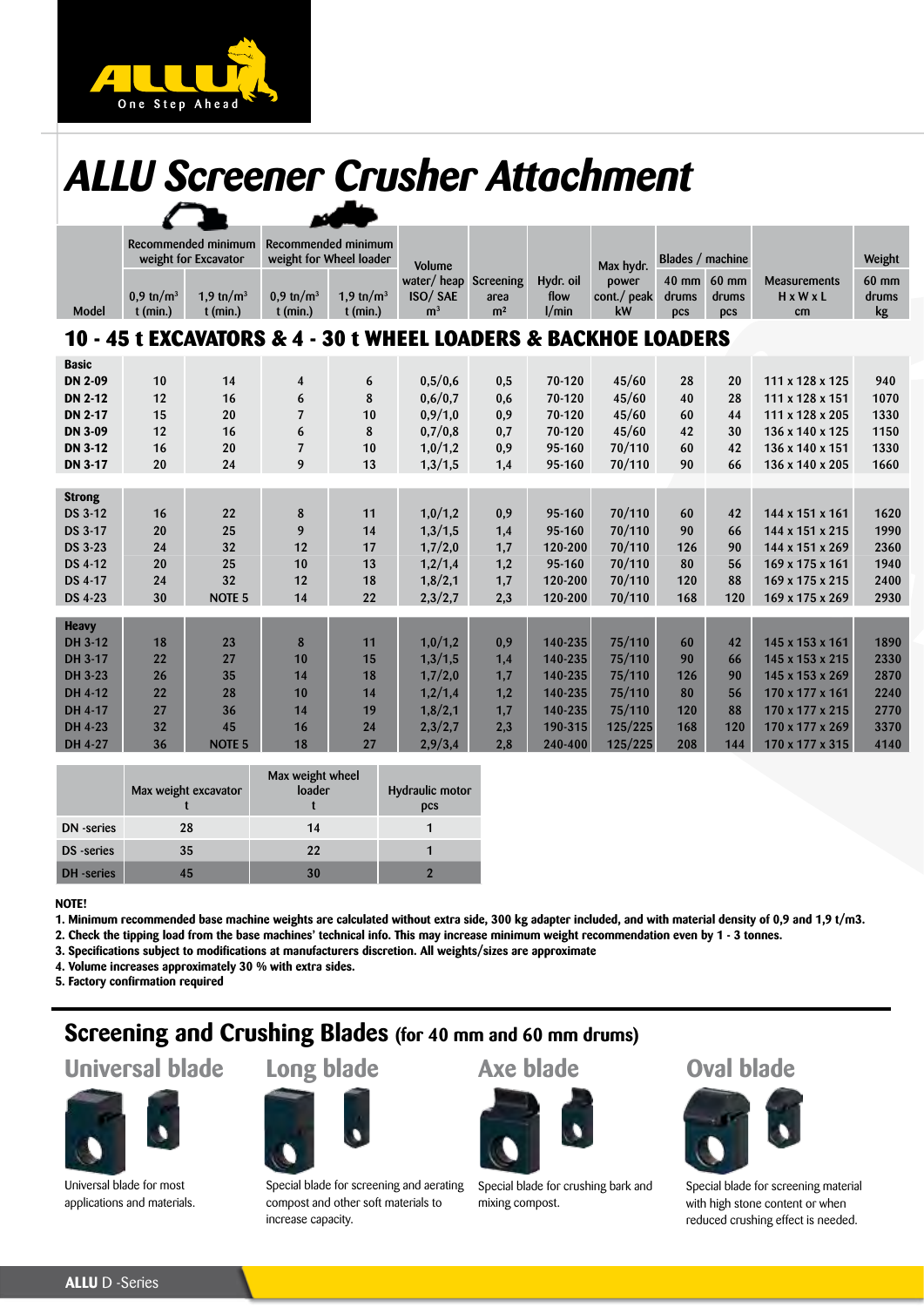# *ALLU Fine Screening Attachment*

| Recommended minimum<br>weight for Excavator |                             | Recommended minimum<br>weight for Wheel loader      |                             |                                                     |                                                |                                                 |                                                     |                                                                                             | Weight                                                                                                                   |                                              |
|---------------------------------------------|-----------------------------|-----------------------------------------------------|-----------------------------|-----------------------------------------------------|------------------------------------------------|-------------------------------------------------|-----------------------------------------------------|---------------------------------------------------------------------------------------------|--------------------------------------------------------------------------------------------------------------------------|----------------------------------------------|
| $0,9 \text{ th/m}^3$<br>$t$ (min.)          | 1.9 tn/ $m^3$<br>$t$ (min.) | $0.9 \text{ th/m}^3$<br>$t$ (min.)                  | 1.9 tn/ $m^3$<br>$t$ (min.) | water/heap<br><b>ISO/SAE</b><br>m <sup>3</sup>      | Screening<br>area<br>m <sup>2</sup>            | Hydr. oil<br>flow<br>$1/m$ in                   | power<br>cont./peak<br>kW                           | <b>Measurements</b><br>$H \times W \times L$<br>cm                                          | 25 DiD<br>drums<br>kg                                                                                                    | 15 DiD<br>drums<br>kg                        |
|                                             |                             |                                                     |                             |                                                     |                                                |                                                 |                                                     |                                                                                             |                                                                                                                          |                                              |
| 10<br>12<br>15<br>12                        | 14<br>16<br>20<br>16        | $\overline{\mathbf{4}}$<br>6<br>$\overline{7}$<br>6 | 6<br>8<br>10<br>8           | 0,5/06<br>06,07<br>0.9/1.0<br>0,7/0,8               | 0,5<br>0,6<br>0,9<br>0,7                       | 80-165<br>80-165<br>100-200<br>80-165           | 70/110<br>70/110<br>70/110<br>70/110                | 111 x 128 x 125<br>111 x 128 x 151<br>111 x 128 x 205<br>136 x 140 x 125                    | 1030<br>1180<br>1480<br>1250                                                                                             | 1070<br>1240<br>1600<br>1340                 |
| 20                                          | 24                          | 9                                                   | 13                          | 1,3/1,5                                             | 1,4                                            | 100-200                                         | 70/110                                              | 136 x 140 x 205                                                                             | 1830                                                                                                                     | 1560<br>2000                                 |
| 16<br>20<br>24                              | 22<br>25<br>32              | 8<br>9<br>12                                        | 11<br>14<br>17              | 1,0/1,2<br>1,3/1,5<br>1,7/2,0                       | 0,9<br>1,4<br>1,7                              | 95-235<br>95-235<br>160-370                     | 75/110<br>75/110<br>135/225                         | 144 x 151 x 161<br>144 x 151 x 215<br>144 x 151 x 269                                       | 1740<br>2180<br>2730                                                                                                     | 1880<br>2370<br>2900                         |
| 24<br>30                                    | 32<br><b>NOTE 5</b>         | 12<br>14                                            | 18<br>22                    | 1,8/2,1<br>2,3/2,7                                  | 1,7<br>2,3                                     | 95-235<br>160-370                               | 75/110<br>135/225                                   | 169 x 175 x 215<br>169 x 175 x 269                                                          | 2780<br>3460                                                                                                             | 2400<br>3070<br>3870                         |
| 18<br>22<br>26<br>22<br>27                  | 23<br>27<br>35<br>28<br>36  | 8<br>10<br>14<br>10<br>14                           | 11<br>15<br>18<br>14<br>19  | 1,0/1,2<br>1,3/1,5<br>1,7/2,0<br>1,2/1,4<br>1,8/2,1 | 0,9<br>1,4<br>1,7<br>1,2<br>1,7                | 95-235<br>95-235<br>160-370<br>95-235<br>95-235 | 135/225<br>135/225<br>135/225<br>135/225<br>135/225 | 145 x 153 x 161<br>145 x 153 x 215<br>145 x 153 x 269<br>170 x 177 x 161<br>170 x 177 x 215 | 2020<br>2520<br>3150<br>2520<br>3150                                                                                     | 2150<br>2710<br>3410<br>2700<br>3440<br>4310 |
|                                             | 16<br>20<br>32              | 20<br>25<br>45                                      | $\overline{7}$<br>10<br>16  | 10<br>13<br>24                                      | <b>Volume</b><br>1,0/1,2<br>1,2/1,4<br>2,3/2,7 | 0,9<br>1,2<br>2,3                               | 100-200<br>95-235<br>160-370                        | Max hydr.<br>70/110<br>75/110<br>135/225                                                    | 10 - 45 t EXCAVATORS & 4 - 30 t WHEEL LOADERS & BACKHOE LOADERS<br>136 x 140 x 151<br>169 x 175 x 161<br>170 x 177 x 269 | 1460<br>2210<br>3910                         |

|                       | Max weight excavator | Max weight wheel loader | Hydraulic motor<br>pcs |
|-----------------------|----------------------|-------------------------|------------------------|
| <b>DNS</b><br>series  | 28                   | 14                      |                        |
| <b>DSB</b><br>-series | 35                   | 22                      |                        |
| <b>DHB</b><br>-series | 45                   | 30                      |                        |

**NOTE!**

**1. Minimum recommended base machine weights are calculated without extra side, 300 kg adapter included, and with material density of 0,9 and 1,9 t/m3. 2. Check the tipping load from the base machines' technical info. This may increase minimum weight recommendation even by 1 - 3 tonnes.**

**3. Specifications subject to modifications at manufacturers discretion. All weights/sizes are approximate**

**4. Volume increases approximately 30 % with extra sides.**

**5. Factory confirmation required**

## **Fine Screening Drums**



**Small disc** (for DNS models)<br> **Big disc** (for DSB and DHB models)<br> **Big disc** (for DSB and DHB models)<br> **Big disc** (for DSB and DHB models) • five point star screening drum